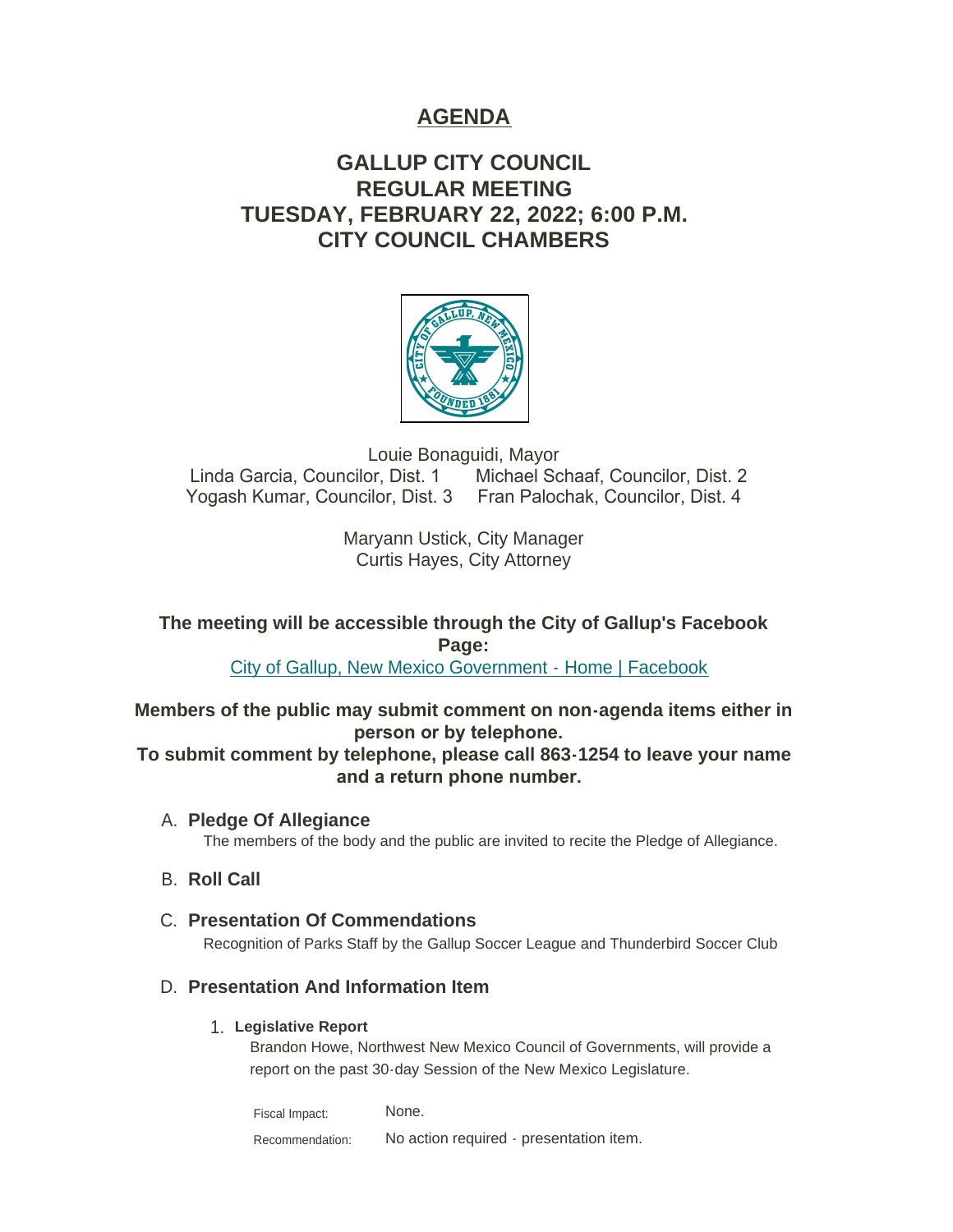# **Consent Agenda** E.

These items are placed on the Consent Agenda so City Council can designate by unanimous consent those routine items they wish to be approved or acknowledged by one motion. If any item does not meet the approval of all Council members or if a citizen so requests, it will be heard as a separate item.

#### **Action Needed:**

Motion to approve or acknowledge Items 1-6 on the Consent Agenda by unanimous vote:

# **Approval Of Minutes** 1.

Regular Meeting of February 8, 2022

| Fiscal Impact:  | None.            |
|-----------------|------------------|
| Recommendation: | Approve minutes. |
| Speaker's Name  | None.            |

Documents:

### [DRAFT MINUTES FEB 8 2022 REG MTG.PDF](https://www.gallupnm.gov/AgendaCenter/ViewFile/Item/2835?fileID=12445)

# **2022 CDBG Fair Housing Proclamation** 2.

For CDGG funding, each local government must certify that it will affirmatively further fair housing. To that end, a "Fair Housing Proclamation" must be adopted by the local governing body at an open public meeting which publicizes the community's commitment to fair housing.

Staff proposes proclaiming 25 March, 2021 as Fair Housing Day.

| Fiscal Impact:  | None. CDBG grant administration and documentation<br>requirement.                        |
|-----------------|------------------------------------------------------------------------------------------|
| Recommendation: | Approval of the attached proclamation, proclaiming 25<br>March, 2022 as Fair Housing Day |
| Speaker's Name  | C.B. Strain                                                                              |

Documents:

#### [2022\\_CDBG\\_FAIR HOUSING PROCLAMATION.PDF](https://www.gallupnm.gov/AgendaCenter/ViewFile/Item/2828?fileID=12441)

#### **Approval Of Agreement And Budget Adjustment To Preventing Alcohol**  3. **Related Deaths Grant**

The City of Gallup applied and was awarded additional funding for the Preventing Alcohol-Related Grant. The funds will go to 2 additional transport drivers at NCI, additional beds, supplies, Laptops/IPADS, Thermal Monoculars, Focus Groups, Grow Our Own Event with Career Fair and Clinical Guidance, and Alcohol Summit.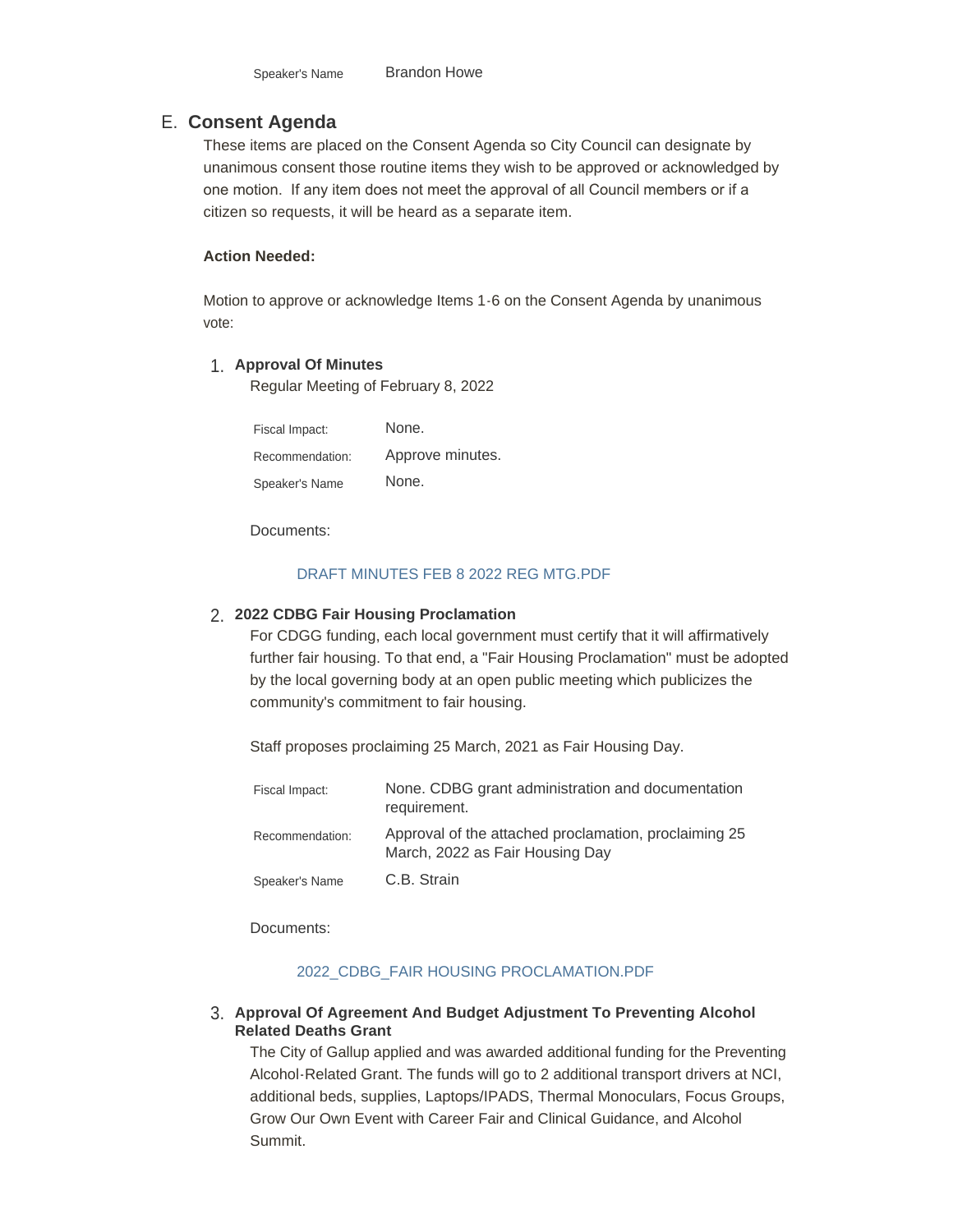| Fiscal Impact:  | Budget adjustment in the amount of \$250,000 in revenue and<br>expenditures for related PARD services and expenditures. |
|-----------------|-------------------------------------------------------------------------------------------------------------------------|
| Recommendation: | Approval of Agreement and Budget Adjustment for the<br>Preventing Alcohol Related Deaths Addition funds                 |
| Speaker's Name  | Debra L Martinez                                                                                                        |

Documents:

#### [FY22 PARD NOA AMENDMENT 1.750.PDF](https://www.gallupnm.gov/AgendaCenter/ViewFile/Item/2830?fileID=12443)

### **Approval Of Adjustment To NCI Preventing Alcohol Related Deaths**  4. **Agreement**

The City of Gallup applied for and received an additional \$250,000 in Preventing Alcohol-Related Death Funds. A portion of the funding will go to NCI to hire 2 transport drivers to help with covid related transport.

| Fiscal Impact:  | Increase of \$28,200 to the FY22 NCI Preventing Alcohol-<br>Related Deaths grant contract. |
|-----------------|--------------------------------------------------------------------------------------------|
| Recommendation: | Approval of Adjustment to NCI PARD Agreement                                               |
| Speaker's Name  | Debra L Martinez                                                                           |

Documents:

#### [AMENDMENT TO PARD NCI AGREMENT FY22.PDF](https://www.gallupnm.gov/AgendaCenter/ViewFile/Item/2832?fileID=12444)

#### **Budget Adjustment Request For Water/Wastewater Enterprise Fund 506 And**  5. **508**

Budget adjustment for the Water Enterprise Fund 506:

To pay a final invoice in the amount of \$1,500 to DePauli Engineering for Water Well 12 rehabilitation.

Budget adjustment for the Wastewater Enterprise Fund 508:

Operation of the City's Wastewater Treatment Plant (WWTP) is carried out via an Operations and Maintenance (O&M) Contract with Jacobs. Budget adjustment in the amount of \$130,000 is necessary to cover the remaining Annual costs for FY22.

| Fiscal Impact:  | \$1,500 from Operating Cash in Fund 506 to acct #306-6063-<br>444.48-99 - project Cl1751 \$130,000 from Operating Cash in<br>Fund 508 to acct #508-6062-44.45-40 |
|-----------------|------------------------------------------------------------------------------------------------------------------------------------------------------------------|
| Recommendation: | Staff recommends approval of the requested budget<br>adjustments.                                                                                                |
| Speaker's Name  | Adrian Marrufo                                                                                                                                                   |

### **Modification Of American Rescue Plan Premium Pay** 6.

On September 14, 2021 we received Council approval authorizing spending of the American Rescue Plan payment #1. We have been paying the premium amounts as authorized and have realized that with the vacant positions we will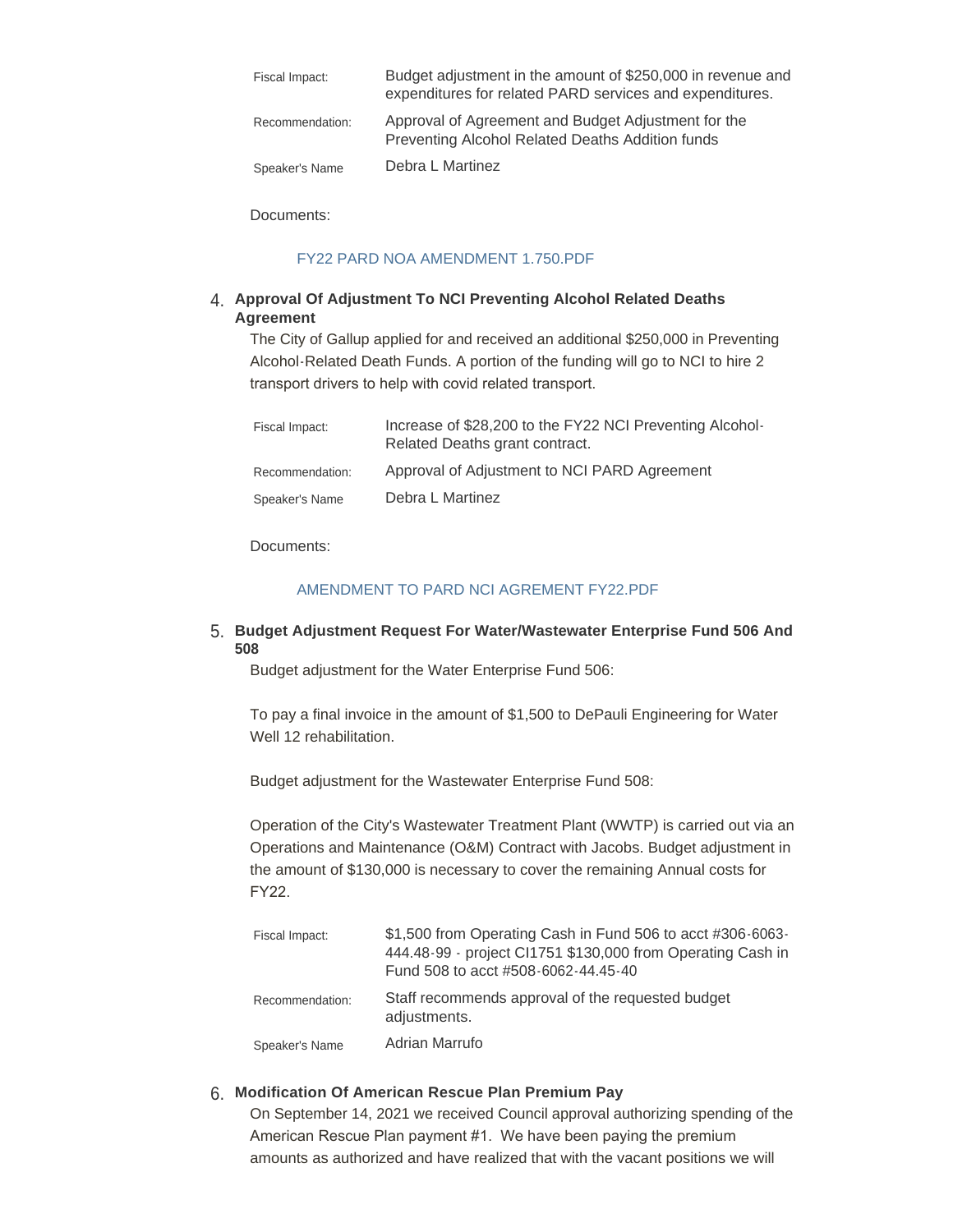not fully utilize the funding within the 13 pay periods previously discussed. The total allocation for premium pay is \$1,154,175. We anticipate underutilization of this funding by roughly \$82,000. By extending the premium pay we will be very close to our utilization of the approved funding amount.

I am requesting approval to extend the payments until the approved amount is expended.

| Fiscal Impact:  | None, the funds are authorized in the budget currently. |
|-----------------|---------------------------------------------------------|
| Recommendation: | Approve the extension of premium pay                    |
| Speaker's Name  | Patty Holland                                           |

# **Discussion/Action Topics** F.

**Acceptance Of A New Mexico Department Of Transportation Aviation Grant**  1. **Agreement For Airport Infrastructure Improvements**

Staff is requesting City Council's acceptance of New Mexico Department of Transportation Aviation Grant Agreement A-1330, Project No. GUP-22-01 for airport infrastructure improvements to the existing Gallup Municipal Airport terminal, these improvements include:

- o New Roof
- o New HVAC System
- o Upgrade baggage and ticket counter
- o Replace interior lighting
- o Remodel men's and women's restrooms for ADA compliance
- o Paint interior and exterior of terminal
- o Install new sidewalk from baggage area to apron.

Request also includes approval of an expenditure and revenue budget for said project. The grant amount is \$300,000.00 and will be used for needed improvements to the existing terminal. This grant is 100% reimbursable with no required matching funds.

| Fiscal Impact:  | Revenue and expenditure budget of \$300,000.00, grant is<br>100% reimbursable with no required matching funds. |
|-----------------|----------------------------------------------------------------------------------------------------------------|
| Recommendation: | Staff recommends approval of Agreement No. A-1330,<br>Project No. GUP-22-01.                                   |
| Speaker's Name  | C.B. Strain                                                                                                    |

Documents:

#### [GUP-22-01 AIRPORT INFRASTRUCTURE IMPROVEMENTS.PDF](https://www.gallupnm.gov/AgendaCenter/ViewFile/Item/2827?fileID=12440)

**Budget Adjustment For The Joe Danoff Airport Terminal Feasibility Study** 2. Airport Staff is requesting a budget adjustment in the amount of \$14,930.00 form the 515- Fund to the 515- Operations Budget. Theses funds will be used for the Airport Terminal Building Assessment. The scope is as follows.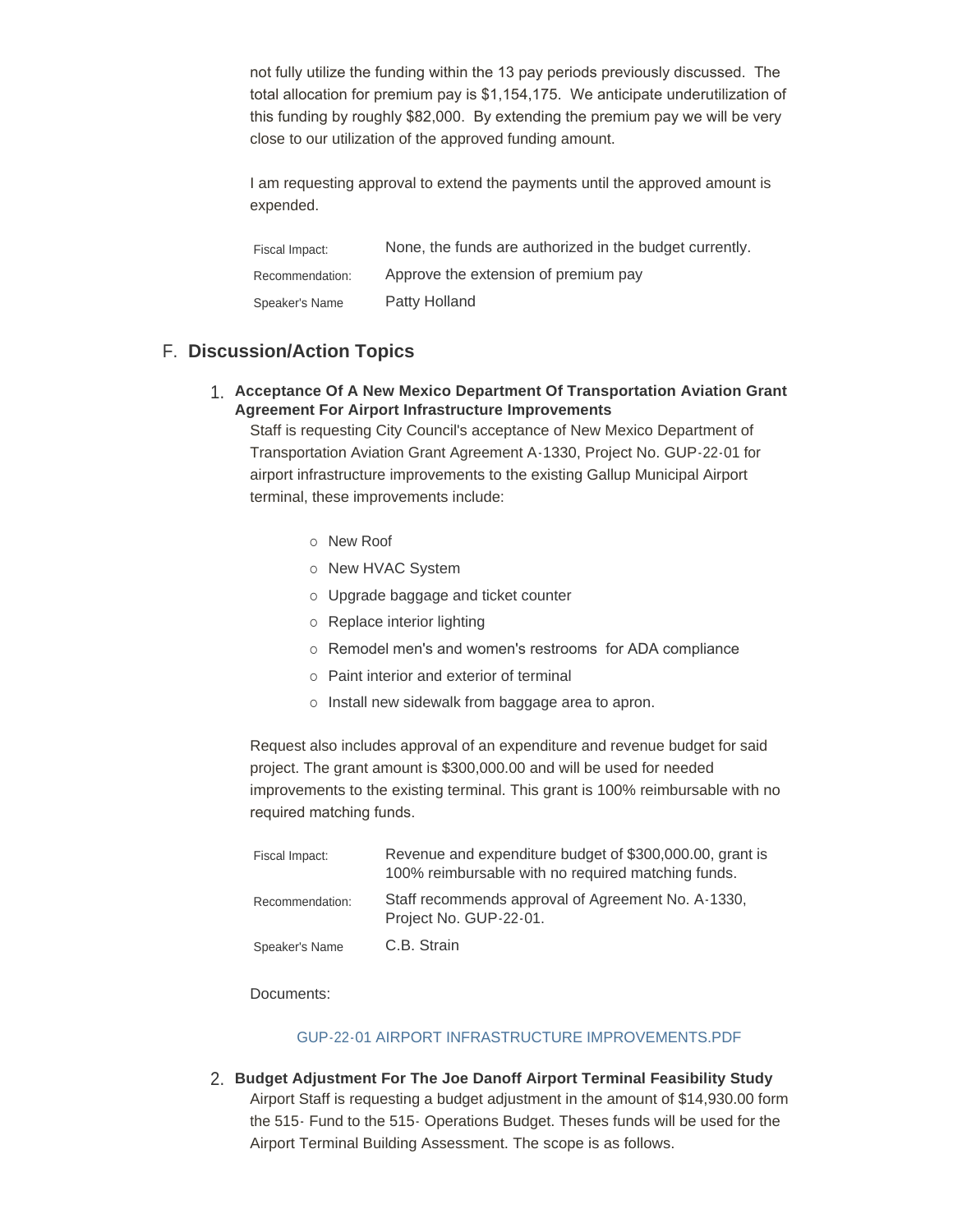A. Provide Code Analysis for the Compliance with IEBC, IBC, and NM Energy Code.

B. Provide Observations of the Site Conditions as related to Zoning, Existing Utilities.

C. Provide Observations of the Building Structural System and Components, Including the Roof, Walls and Floor Slab. Provide Observation of the Building Envelop including, Flashing, Windows, Doors, and Exterior Finishes.

D. Provide Observations of Major Building System Components of the Plumbing, HVAC, Electrical (Including Power Supplies and Other Equipment) and Lighting Systems.

| Fiscal Impact:  | \$14,930.00 form the 515 Fund to the 515 Operations<br>Budget.                     |
|-----------------|------------------------------------------------------------------------------------|
| Recommendation: | Staff recommends approval of the budget adjustment in the<br>amount of \$14,930.00 |
| Speaker's Name  | Robert Hamblen                                                                     |

### **Budget Adjustment For Debt Service Payments** 3.

In a meeting on the Navajo Gallup Water Supply Project it was determined that the debt service incurred on behalf of this project should be paid from the funds specifically dedicated to this project (221 and 222). In the past we have paid the debt service payments from our water funds and beginning with this current year we will no longer be doing that.

The payments due on June 1 of this year total \$366,500. We will distribute the transfer to debt service funds equally from both supporting funds. A budget adjustment in expenditures is requested in fund 221 and 222 along with a revenue (transfer in) adjustment in the debt service funds 460, 485, 486, 487 and 489.

| Fiscal Impact:  | Budget adjustment in revenue and expenditures of \$366,500 |
|-----------------|------------------------------------------------------------|
| Recommendation: | Approve budget adjustments listed above                    |
| Speaker's Name  | Patty Holland                                              |

### **Effluent Pipeline And Utilities Budget Adjustment** 4.

Last June the City Council approved the use and installation of a temporary effluent pipeline. The pipeline provides both direct and indirect benefits to the City of Gallup's effluent reuse utility. A few examples of these benefits come in the form of water credit, improved environmental use, and future revenue/revenue streams. This is why we worked with De'Pauli Engineering to develop a long-term solution for the effluent pipeline and will include the information in the upcoming strategic planning session. In order for the City of Gallup to have a reliable and consistent use of the effluent water, staff is requesting a budget transfer of \$225,000 from the general fund to account 101.1023.432.47-12 to finish the remainder of the fiscal year. Staff is also requesting a budget transfer of \$80,000 to utility account 101.1023.432.47-16, this is to cover new utility costs that have